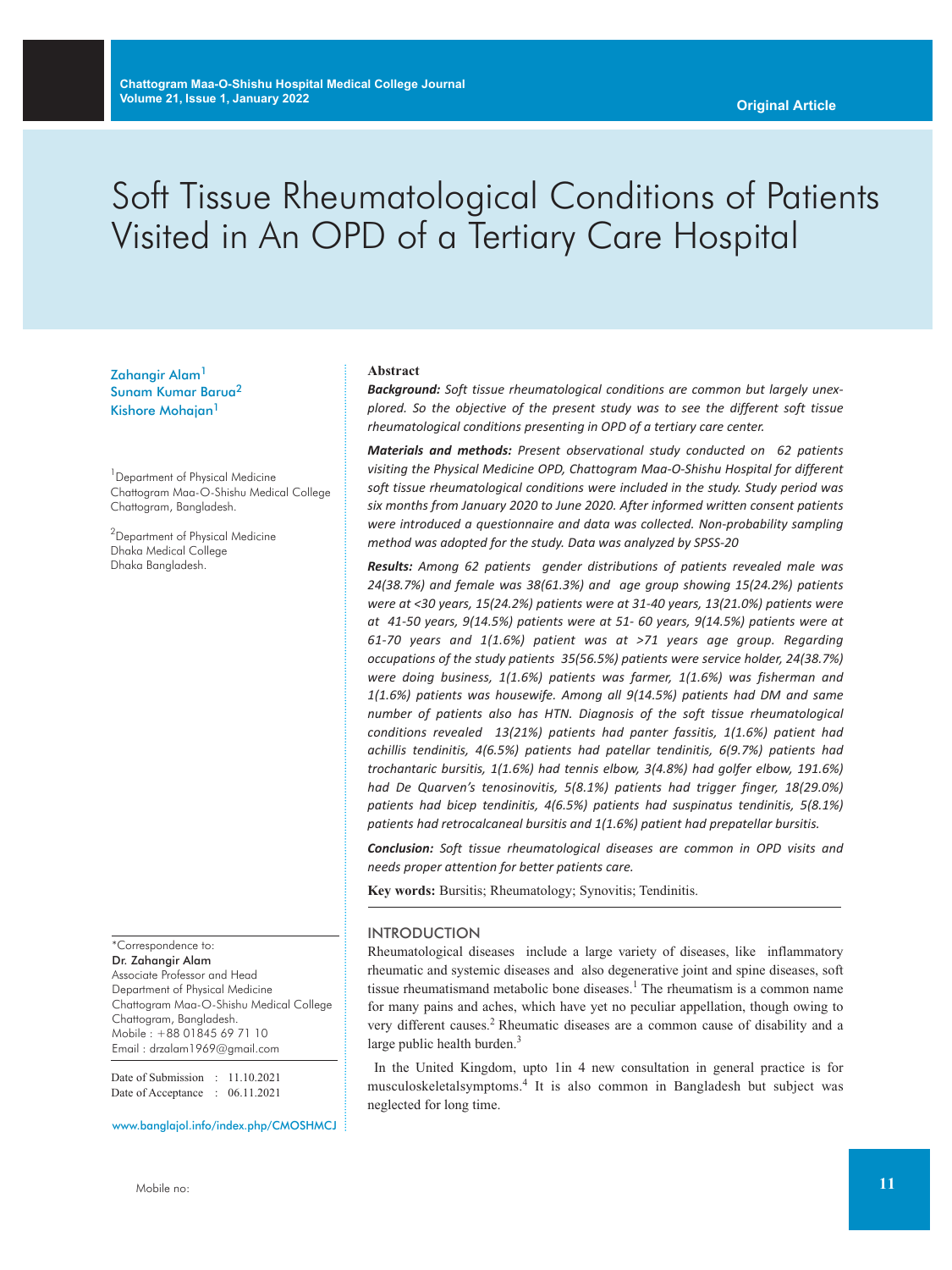The prevalence of the major rheumatic diseases has been extensively studied in the West for several decades but figures from the third world are only just emerging.<sup>5</sup> Rheumatic disorders are neglected health problems in Bangladesh and probably no control program has been introduced so far mainly because of lack of necessary information. Non Communicable diseases were once the main causes of morbidity and mortality but due to the adoption of various public health measures, both at government and non-government levels, the morbidity due to these diseases are now reduced to a great extent. <sup>6</sup> The objective of the study was to see the different soft tissue rheumatological conditions presenting in OPD of a tertiary care center.

# MATERIALS AND METHODS

This study was an observational study done on 62 patients visiting the Physical Medicine OPD Chattogram Maa-O-Shishu Hospital for different soft tissue rheumatological conditions. Study period was six months from January 2020 to June 2020. After informed written consent patients were introduced a questionnaire and data was collected. Gender, age structures, occupations and presence of Diabetes Mellitus (DM) and Hypertension (HTN) and presenting soft tissue rheumatological conditions were noted. A total patients of 62 was taken in the study. In this study data were collected with the help of modified Community Oriented Program for Control of Rheumatic Disorders (COPCORD) questionnaire. The questionnaire was translated to Bengali, cross-cultural adaptation and validation were also done. Non-probability sampling method was adopted for the study. Prior IRB clearance was taken to conduct the study from IRB of Chattogram Maa-O-Shishu Hospital Medical College. Data was analyzed by SPSS-20.

### RESULTS

# **Table I** Gender distribution of study patients

| <b>Gender</b> | <b>Frequency</b> | Percent $(\% )$ |
|---------------|------------------|-----------------|
| Male          | 24               | 38.7            |
| Female        | 38               | 61.3            |
| Total         | 62               | 100.0           |

Table I showing gender distribution of patients where male was 24(38.7%) and female was 38(61.3%)

#### **Table II** Age group distributions of study patients

| Age groups    | <b>Frequency</b> | Percent $(\% )$ |
|---------------|------------------|-----------------|
| $<$ 30 years  | 15               | 24.2            |
| $31-40$ years | 15               | 24.2            |
| $41-50$ years | 13               | 21.0            |
| $51-60$ years | 9                | 14.5            |
| 61-70 years   | 9                | 14.5            |
| $>71$ years   |                  | 1.6             |
| Total         | 62               | 100.0           |

Table II showing age group where 15(24.2%) patients were at <30 years, 15(24.2%) patients were at 31-40 years, 13(21.0%) patients were at 41-50 years, 9(14.5%) patients were at 51- 60 years,  $9(14.5\%)$  patients were at 61-70 years and  $1(1.6\%)$ patient was at >71 years age group.

#### **Table III** Occupation of study patients

| <b>Occupations</b> | <b>Frequency</b> | Percent $(\% )$ |
|--------------------|------------------|-----------------|
| Service holder     | 35               | 56.5            |
| <b>Business</b>    | 24               | 38.7            |
| Farmer             |                  | 1.6             |
| Fisherman          |                  | 1.6             |
| Housewife          |                  | 1.6             |
| Total              | 62               | 100.0           |

Table III showing occupations of the study patients where 35(56.5%) patients were service holder, 24(38.7%) were doing business, 1(1.6%) patients was farmer, 1(1.6%) was fisherman and 1(1.6%) patients was housewife.

**Table IV** Diabetes Mellitus and Hypertension of study patients

| <b>Variables</b>  | <b>Frequency</b> | <b>Percent</b> |
|-------------------|------------------|----------------|
| Diabetes Mellitus | Q                | 14.5           |
| Hypertension      |                  | 14.5           |

Table IV showing 9(14.5%) patients had DM and same number of patients also has HTN.

**Table V** Soft Tissue Rheumatological conditons

| <b>Rheumatological conditions</b> | <b>Frequency</b> | Percent $(\% )$ |
|-----------------------------------|------------------|-----------------|
| Planter fascitis                  | 13               | 21.0            |
| Achillis tendinitis               | 1                | 1.6             |
| Patellar tendinitis               | 4                | 6.5             |
| Trochantaric bursitis             | 6                | 9.7             |
| Tennis elbow                      | 1                | 1.6             |
| Golfer elbow                      | 3                | 4.8             |
| De Quarven's tenosinovitis        |                  | 1.6             |
| Trigger finger                    | 5                | 8.1             |
| Bicep tendinitis                  | 18               | 29.0            |
| Supraspinatus tendinitis          | 4                | 6.5             |
| Retrocanlcaneal bursitis          | 5                | 8.1             |
| Prepatellar bursitis              |                  | 1.6             |
| Total                             | 62               | 100.0           |

Table V showing 13(21%) patients had panter fascitis, 1(1.6%) patient had achillis tendinitis, 4(6.5%) patients had patellar tendinitis, 6(9.7%) patients had trochantaric bursitis, 1(1.6%) had tennis elbow, 3(4.8%) had golfer elbow, 191.6%) had De Quarven's tenosinovitis, 5(8.1%) patients had trigger finger, 18(29.0%) patients had bicep tendinitis, 4(6.5%) patients had supraspinatus tendinitis, 5(8.1%) patients had retrocalcaneal bursitis and 1(1.6%) patient had prepatellar bursitis.

#### **DISCUSSION**

In the present study gender distributions of patients revealed female were dominant and it was 38(61.3%). The incidence of rheumatoid arthritis was 0.48%/100 person years with distinct female preponderance. The prevalence of rheumatoid arthritis in the developing countries has been ascribed to nonrecognition of mild diseases, demographic variables such as reduced survival of women with and without Rheumatoid Arthritis (RA) or the absence of environmental causativefactors. 5